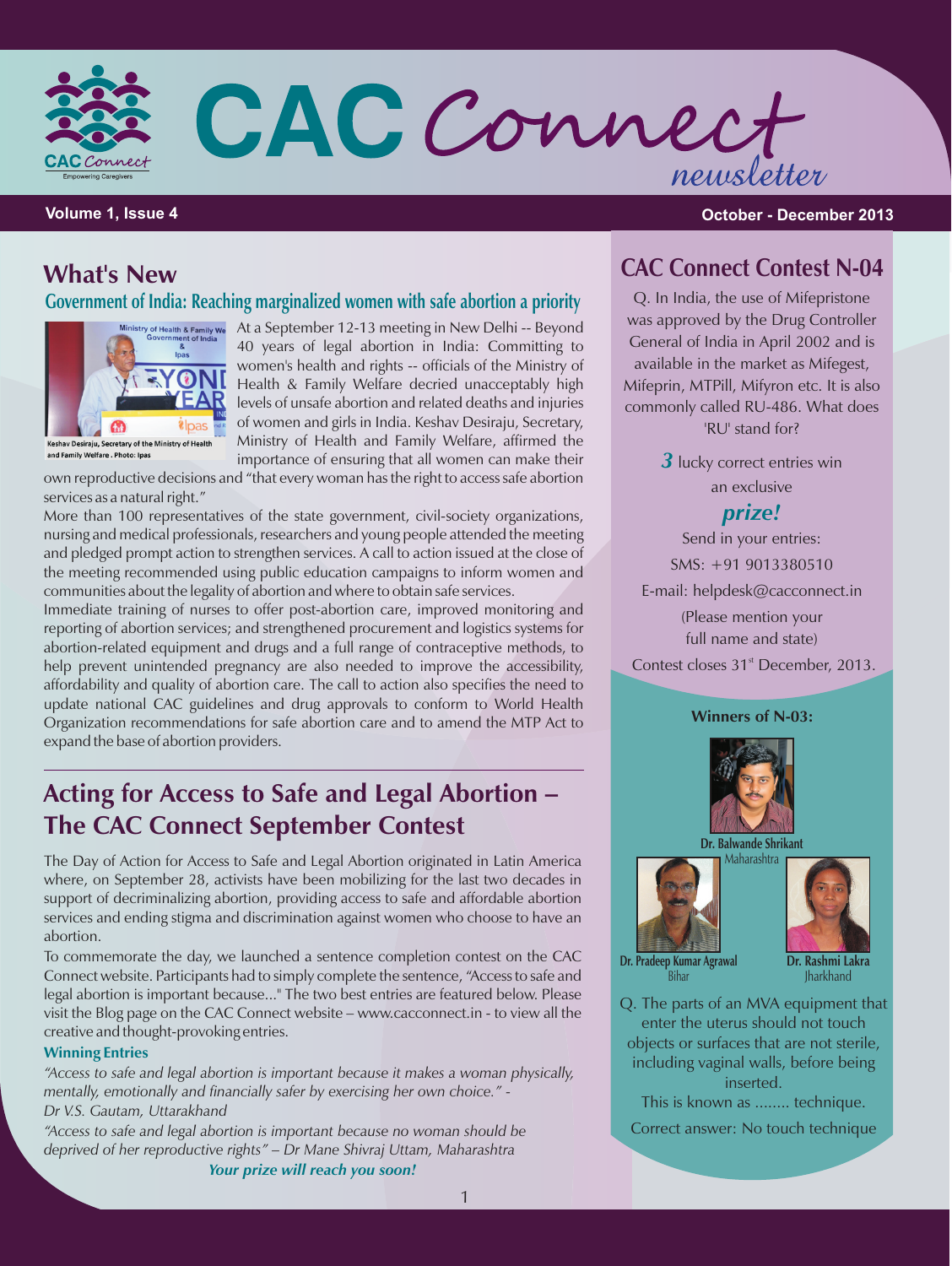# **Providers Speak My First Time Performing an MTP**

Rajasthan

CAC Connect introduces theme-based Provider Speak stories in this issue. We thank you for your overwhelming response and we will continue to feature more submissions in the coming issues.

> I was in fact not happy when I found myself nominated for the training of MVA procedure under CAC program. But once the training started I found the course very helpful and interesting. Our course facilitator, Dr. Beena, was a wonderful teacher and explained things very well. After successfully completing the training I was relaxed as we already have a gynecologist in our institute. I was under the impression that I would hardly get an opportunity to perform MVA. But I was wrong. I encountered a patient who had conceived due to contraceptive failure. She was between 8 to 10 weeks pregnant and very worried. I assured her that I could help her. I was ready to perform the procedure with the help of my nursing staff who had also **Dr. Rajesh Rajawat** CHC Kelwara

> taken the same training with me. After initial clinical assessment and counseling, we began the procedure. I had initial difficulty with priming and dilatation of cervix, but with the help of my senior colleagues I was able to continue smoothly with the procedure. I took a big sigh of relief after completing the process. I'm very thankful to my colleagues Dr. Mathresh and Dr. Anju, for providing me with useful tips. I'm also thankful to Yamuna Shankar who stood along with me and provided mental support to me at the moment. Over all of the above I'm thankful to Dr. Beena without whose efforts I couldn't even think of performing MVA . And above all, I'm thankful to God who provided his blessings to me and gave me courage to perform MVA successfully. Since then, I'm providing MTP services on regular basis and my patients are fully satisfied. Thanks to the Ipas team.

It was a Sunday morning, I was on my emergency duty. A couple was introduced to me by a very active Sahiyya at the CHC. Both husband and wife were police constables. They had been married for six months and she was eight weeks into her first pregnancy. They were seeking medical termination of pregnancy. I explained to them the pros and cons of evacuation of a first pregnancy. They were quite certain they wanted to do it and told me that if I couldn't they would look for other options. Afraid that they would go to wrong hands, I opted for MVA. I took their consent on the requisite form as per the legal requirements. They signed happily and confidently but I was nervous for several reasons: it was my first procedure after training, it was the woman's first pregnancy, I was worried about introducing infection from outside. Praying to God for courage and with the utmost care and precaution of aseptic and antiseptic measures, I completed the procedure successfully. I sent them home with OCP and advised them to visit after one week or in case of any emergency. Seven months after the procedure, the Sahiyya told me the patient was pregnant again. Since I had been so worried about infection, anyone who has experienced similar feelings will understand my relief at the news. I was the most relieved, satisfied and confident person on that very special day. Thanks to my much efficient team of trainers comprising of Dr. Manju Prasad, Dr. Kiran Chandel and Mr. Amit Kumar who made me bold and confident enough to stand straight in such a situation. **Dr. Aclesh Topno** CHC Bharno **Iharkhand**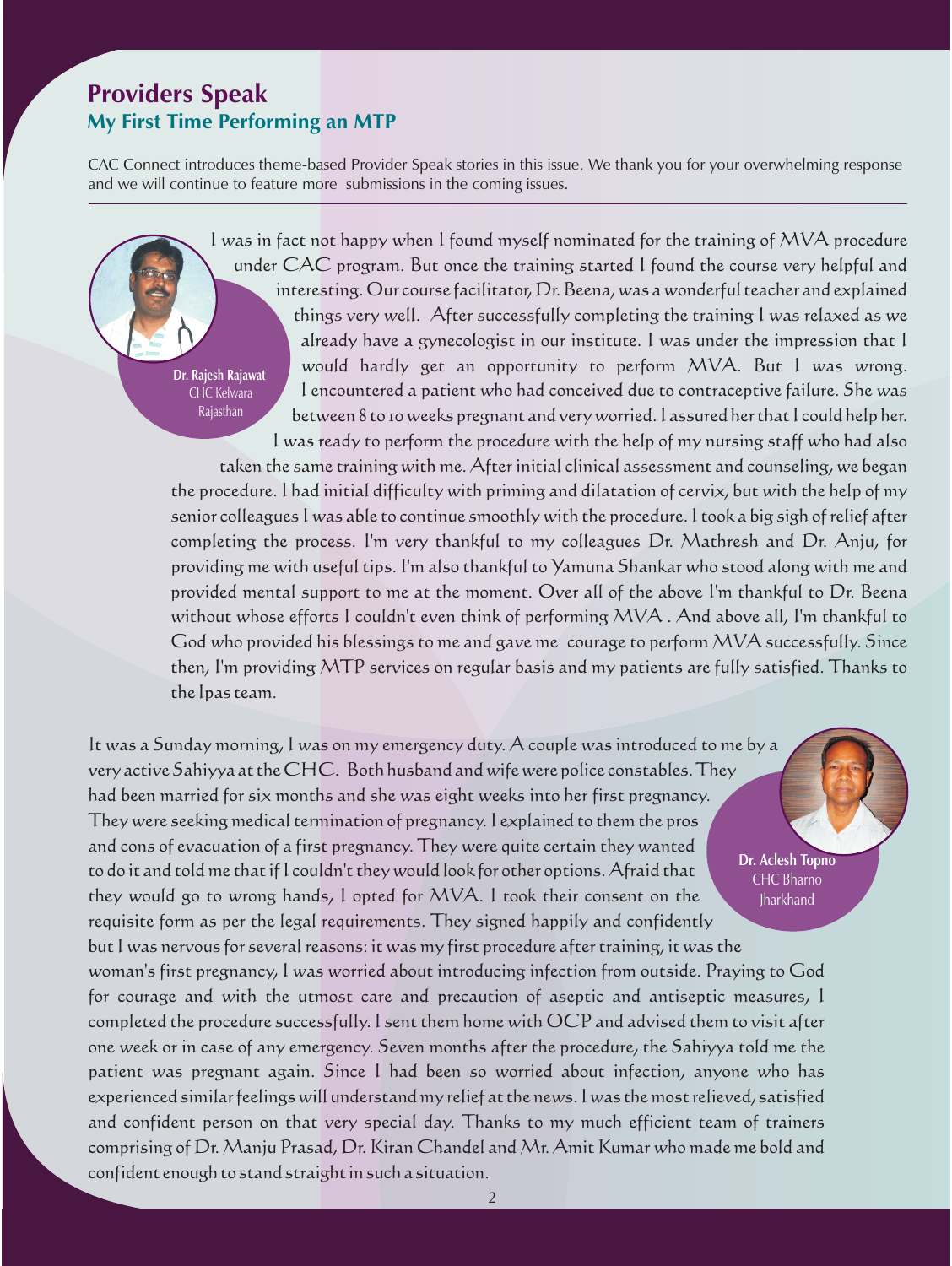Emergency duty के दौरान एक आशा कार्यकर्ता के साथ बगल के गाँव की एक महिला आई जो बहुत ही .<br>गंभीर स्थिति में दिख रही थी– जीर्ण–शीर्ण, कमजोर एवं पीडा से व्याकुल। महिला के बारे में आशा कार्यकर्ता ने बताया कि इसे 15-20 दिनों से रक्तस्राव हो रहा है साथ ही बुखार से भी ग्रस्त है। स्थिति पूरी तरह समझने के बाद मैंने महिला को अपनी बात बताने को कहा। उसने कहा कि वह छठी बार गर्भवती हुई थी और शारीरिक रूप से इस गर्भ को रखने की स्थिति में नहीं थी। साथ ही उनकी आर्थिक स्थिति भी कमजोर थी, उसका पति शहर में मजदरी का काम करके किसी तरह गृहस्थी चलाता था। यह सोचते हुए महिला ने चुपके से किसी झोला–छाप चिकित्सक के यहाँ जा कर गर्भपात करा लिया था, परन्तू अब उसकी स्थिति खराब थी। मैंने तूरंत OT की sister की मदद से normal saline चढाना शुरू किया और साथ में 5ml hemfer injection और antibiotics दिया। इस दौरान Hb 3.4 gm/dl था | हालत स्थिर होने के पश्चात uterine evacuation किया | दो दिन तक antibiotics चलाते रहे और जरूरी antibiotics देकर 15 दिन बाद पुनः बुलाया । आवश्यक गर्भनिरोधक उपलब्ध कराया गया । 15 दिन बाद जब उसका पति आया तो महिला उसे लेकर आई । उनके चहरे पर कृतज्ञता का भाव था । मैं इसके लिए Ipas परिवार की आभारी हूँ, जिनके सतत प्रयास एवं सहयोग तथा master trainers द्वारा सिखाई गई MVA तकनीक ने CAC training से लौटने के तूरंत बाद इस case को करने हेतू प्रेरित किया। **Dr. Prema Kumari** SDH Dumraon Bihar

Pune

I have been working at Khadakwasla PHC since Jan 2011. Under the guidance of Dr. Oza of FPAI, I learned new techniques such as MMA and MVA. I grew confident in my skills with the MVA and successfully performed five cases independently under the supervision of the master trainer during the training period. I am very thankful to Ipas and the Government of Maharashtra for giving me the opportunity to undergo this training. After joining the PHC, although I was fully confident about performing MTPs, I faced the following difficulties at my center: lack of knowledge and motivation of subordinates for providing MTP services; unawareness among the people **Dr. Jyoti Mahesh Koli** PHC Khadakwasla

about MTP services available at PHC; inadequate infrastructure; difficulties in processing of instruments and biomedical waste among staff; need of basic drugs for MTP; and record keeping. I made plans to overcome these challenges. I first oriented my staff and ASHA workers on safe methods of abortion. To increase awareness among people, we displayed posters in the PHC explaining that it is a safe and recognized center for MTP. In addition, I personally took interest in counseling patients on MTP coming to OPD. We purchased the necessary materials and medicine and explained the correct processing of instruments and importance of biomedical waste management. We also took help from Ipas regarding the proper reporting system and record keeping. With all the efforts made by us, I approached my first patient during my routine OPD. I counseled the patient about available MTP services at PHC. I also made her confident about the safety and hygiene at our center. I could see she was happy and relaxed as she realized that safe services were available at no cost. I explained to her about the MMA and MVA and gave her the choice. After obtaining consent, she was admitted for the MVA procedure. Taking all the necessary precautions, I successfully completed my first MTP case with the help of my assistant. It was a great moment for me as I performed the case independently. Since the first case in December 2011, till date I have successfully performed more than 100 cases at my center. Once again thanks to Ipas and team for their help.

*To have your story featured here write to us at helpdesk@cacconnect.in or contact your Ipas representative*